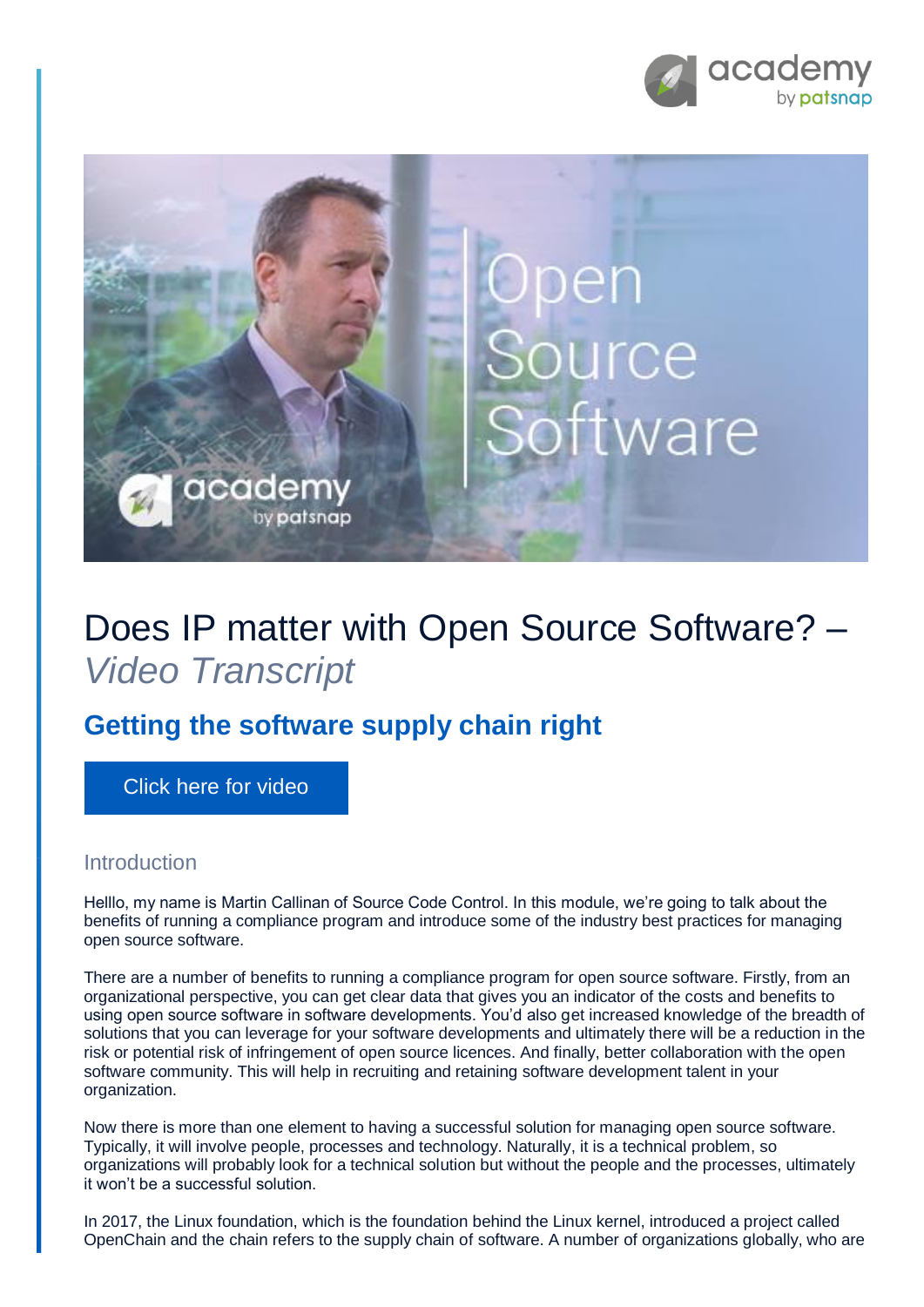

heavily invested in open sourcing software developments came together to try to define the best practices for managing open source software through its supply chain. There are three key elements to OpenChain: First of all, there is a specification, which defines all of the processes required to manage open source software. Secondly, there is a conformance check. So any organization who adopts the specification can be assessed against that definition and be recognized as being conformant to the specification. And finally, there is a curriculum – so a training program to educate individuals within organizations of how to effectively manage open source software.

So the OpenChain specification has five main pillars. First of all is understanding your responsibilities to comply with open source software through the supply chain. Secondly is assigning responsibility for achieving that compliance – so who within an organization needs to be involved within that decision process. Thirdly, is reviewing and approving open source content – so in the previous sections we talked about attribution notices, licence notices and sharing source code – who has approval for those sorts of things within an organization's software development. Fourthly, there is delivering all the accurate and correct content – so, licence notices, offer of the source code, that we've already talked about. And lastly, there is understanding the community engagements, so developers contributing to open source projects; or indeed you turning your open source projects into a community project.

So, there are a number of best practices, which should be completed for an organization complying with open source software.

First of all, scrub for comments – so developers put comments in source code. If ultimately you are going to share your source code, you don't want any personal or derogatory comments in the source code. Include a read-me file, so this just defines what the application has been developed for. And then, talking more about the compliance with open source, a licence file, which is a consolidated list of all the third party components, how they are licensed and any attribution notices, as we talked about in previous modules and also, in each file, so for component, there should be a source code header. If your developers have modified any code, you need to clearly state that there has been modification, what the modifications are, and who did the modifications. Then, if you are distributing your software on a copyleft licence, like the GPL, there is the obligation to share the source code of your software. Now, to be strictly compliant, you need to ship the exact version that matches what the user is using, so you may need things like version control. And finally, if developers are contributing to an open source project, they will probably have to sign a Contributor License Agreement, so there needs to be some structure about how they do that and who is authorised to do that within your organization.

As we covered in a previous module, the Licence Notice will clearly state what the licence is for each component, and either a link to the licence, or the text of the licence.

Likewise, if there is any attribution – so if there is a named developer or organization behind the components of software, that attribution needs to be included in your software as well.

Recently, Google published their open source policy, so how they manage their software developers – and they've included boiler plates of how they licence their software. So, they have a standard licence header – their go-to licence is the Apache licence and there is a clear copyright statement, so for example, 'Copyright 2018, Google LLC.' So all their developers will use their boilerplates. So it's good best practice to be consistent in the way you copyright your software.

Now the challenge with all these attribution notices and licence notices, is that you get inconsistencies across individuals and organizations. To address this challenge, the Linux foundation has also incubated another project, called SPDX or Software Packet Data Exchange. It's just a standard way of formatting licence notices, attribution notices, that are both readable by humans but also by machines as well – and it drives the standardization and makes it easier to manage that supply chain of software. So as software goes downstream, you can just look for SPDX headers rather than different formats of licensing and this reduces the overhead for managing open source software.

With modification, if a developer takes an open source component and makes some changes, where you tweak some of the software to make it work within your application, there is an obligation to include a modification notice, on top of the attribution notice, copyright notice and licence notice.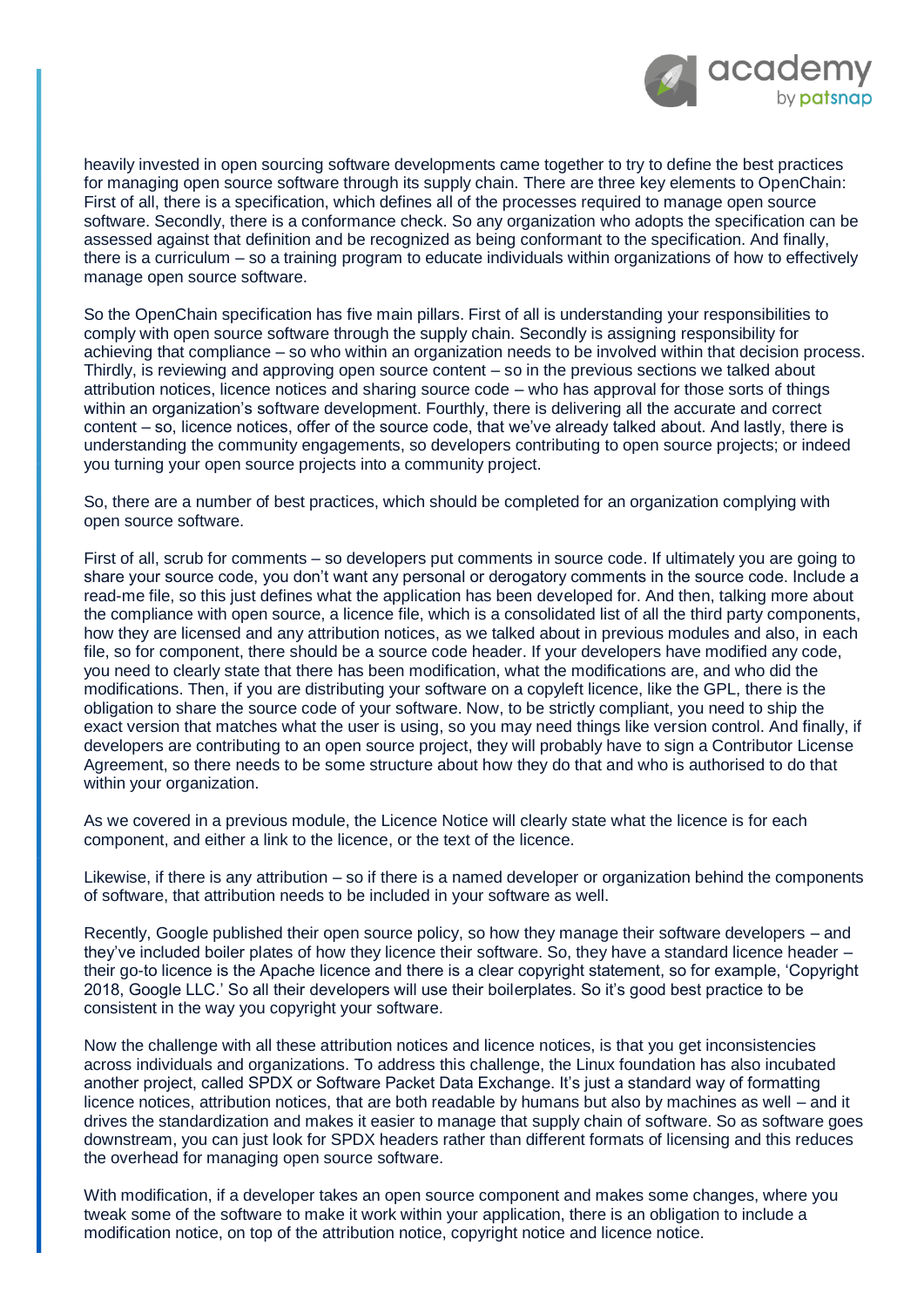

We covered on the previous module, talking about open source licensing, the offer of the source code. So, to be strict on compliance, you just need to offer the source code, you don't have to distribute the source code unless it is requested – but you are free to do that if you so wish – so somewhere, you need to communicate clearly how an individual or an organization can request the source code and how that is shipped to the end user.

Now with reference Contributor Licence Agreements, and there's two ways this can work for an organization – first of all, it's quite common for developers to contribute to open source projects. There's many high profile projects, such as the Linux kernel, Facebook has an open source program, where they have external people contributing. There's cloud solutions like Cloudera. Now there is a requirement for anyone contributing code to those projects, that they sign a Contributor Licence Agreement, either as an individual, or as an organization. So there are company contributor licence agreements. It's imperative that organizations have a way of managing this within the organization. So if a developer signs a contributor licence agreement, are they signing on behalf of the organization, or are they signing on behalf of themselves? And if they use a work email address, is there any risk associated with that for the organization?

The other side of the fence, is, maybe you want to turn software that you are developing into a community project. In that case, you may want to develop a contributor licence agreement of your own. There are a number of resources available which can guide you through that process. There's GitHub, which is a popular website for sharing code of all sorts and projects. They have a project called CLA hub, which guides you through the process of creating a contributor licence agreement – so it's basically a template. Another similar project is Project Harmony.

So now we've talked about the theory of managing open source software, I just want to talk through an example of how an organization has benefitted from putting in a program based on OpenChain. In the UK, there is the National Health Service, which is a public sector organization for health and NHS England has an organization called NHS Digital. A number of years ago, they started an open source program, called code for health, where they brought together communities of clinicians and communities of developers to work on applications that actually work and make a difference and that is overseen by what is called the Apperta foundation. The Apperta foundation is like the governance for the solutions that are made available for the NHS.

The goal of the NHS in creating an open source program is to create a library of software assets that are freely available to be used, modified, tweaked and re-distrubuted across the NHS, without any vendor locking into a particular supplier. By default, all the code is open source, and is openly shared – it can be leveraged outside the NHS and ultimately this will help manage clinical risk around the software being delivered.

So, as I said, there's this community of both software developers and implementation partners, and a community of clinicians developing applications. Now the NHS is a fragmented organization, there's hospitals and trusts across the UK – each one can be an individual customer. So, at the heart of it is product governance, which is overseen by the Apperta foundation, and this is where OpenChain and open source management comes into play.

So, as an example, there has recently been a case study published and it's all focused around one of the most successful open source applications – and it's one of the first applications that was delivered through Code4Health, it's called OpenEyes, which is an electronic medical records solution for eye care. Now, it's a community of projects and we talked about community projects earlier, but the actual delivery is across both the NHS and organizations around the world. So they wanted to control that supply chain of software, from the individual components developers used, merging into the final solution of OpenEyes, and finally being distributed and deployed in NHS organizations. So how do you trust that supply chain?

So Code4Health turned to OpenChain as a way of validating, they've got rigorous processes for managing open source risk. The journey for Code4Health started with education. There was a lack of knowledge across different disciplines involved in this process – so we talked about clinicians, we talked about software developers, but there wasn't a clear understanding of exactly what are the IP issues with open source, what